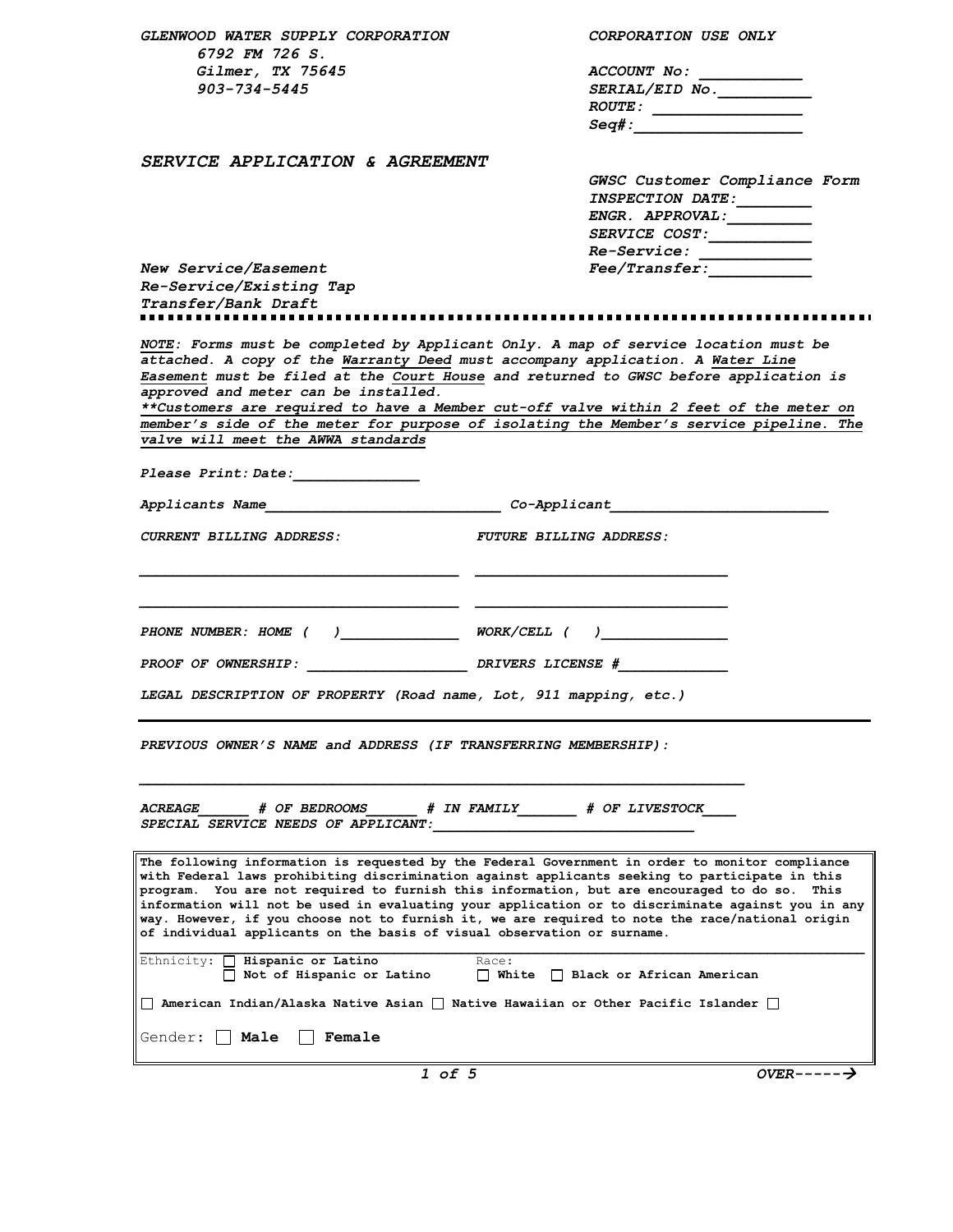*Agreement made this \_\_\_\_ day of \_\_\_\_\_\_\_\_\_\_\_\_\_\_\_\_,20\_\_, between Glenwood Water Supply Corporation, a corporation organized under the laws of the State of Texas(hereinafter called the Corporation) and \_\_\_\_\_\_\_\_\_\_\_\_\_\_\_\_\_\_\_\_\_\_\_\_\_\_\_\_ (hereinafter called the Applicant and/or Member). (^Sign on the above line^)*

*Witness:\_\_\_\_\_\_\_\_\_\_\_\_\_\_\_\_\_\_\_\_\_\_\_*

*The Corporation shall sell and deliver water service to the Applicant and Applicant shall purchase, receive, and/or reserve service from the Corporation in accordance with the bylaws and Tariff of the Corporation as amended from time to time. Upon compliance with said policies, including payment of a Membership Fee, the Applicant qualifies for Membership and thereby may be hereinafter called a Member.*

*The Member shall pay the Corporation for service hereunder as determined by the Corporation's Tariff and upon the terms and conditions set forth therein, a copy of which is available for review at the office of the Corporation. The Member acknowledges review, or declining the opportunity to review by execution of this agreement.*

*The Board of Directors of the Corporation shall have the authority to discontinue service and cancel the membership of any Member not complying with any policy or not paying any utility fees or charges as required by the Corporation's published rates, fees, and conditions of service. At any time service is discontinued, terminated, or suspended, the Corporation shall not re-establish service unless it has a current, signed copy of the agreement.*

*If this agreement is completed for the purpose of assigning utility service as part of a rural domestic water system loan project contemplated with the Rural Development, an Applicant shall pay an Indication of Interest Fee in lieu of a Membership Fee for the purposes of determining;*

- *A. the number of taps to be considered in the design and*
- *B. the number of potential rate payers considered in determining the feasibility of constructing either:*
	- *1) a new water system or*
	- *2) expanding the facilities of an existing system.*

*The Applicant hereby agrees to obtain, utilize, and/or reserve service as soon as it is available. Applicant upon qualification for service under the terms of the Corporation's policies shall further qualify as a Member. The Indication of Interest Fee shall then be converted by the Corporation to a Membership Fee. The Applicant's further agrees to upon becoming a Member to the monthly charges for such service as prescribed in the Corporation's Tariff. Any Corporation Member renting or leasing a property to other parties are responsible for all charges due the Corporation in the event a renter or lessee leaves the Corporation with any unpaid bills. Any breach of this Agreement shall give cause for the Corporation to liquidate, as damages, the fees previously paid as an indication of interest.*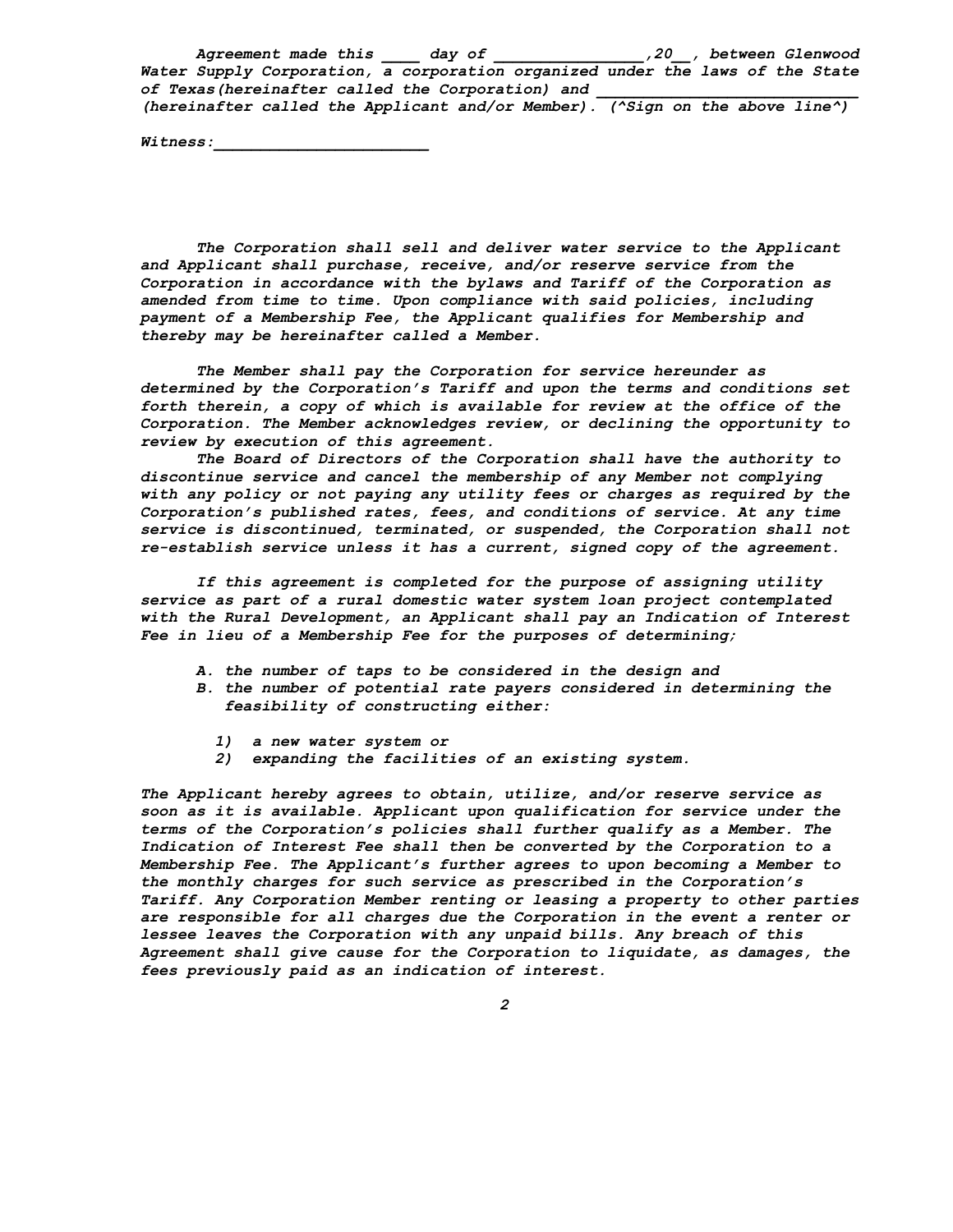*In addition, to any indication of Interest Fees forfeited, the Corporation may assess a lump sum of \$500.00 as liquidated damages to defray any losses incurred by the Corporation. If delivery of service to said location is deemed unfeasible by the Corporation as a part of this project, the Applicant shall be denied Membership in the Corporation and the Indication of Interest fees less expenses, shall be refunded. The Applicant may re-apply for service at a later date under the terms and conditions of the Corporation's policies in effect at that time. For the purposes of this agreement and Indication of Interest Fee shall be of an amount equal to the Corporation's Membership Fees.*

*All water shall be metered by meters furnished and installed by the Corporation. The meter connection is for the sole use of the Corporation and the Member and is to provide service to only one (1) dwelling or one (1) business. Extension of pipe or pipes to transfer utility services from one property to another, to share, re-sell, or sub-meter water to any other persons, dwellings, business, and/or property, etc. is prohibited.*

*The Corporation shall have right to locate a water service meter and the pipe necessary to connect the meter on the Member's property at a point to be chosen by the Corporation, and shall have access to its property and equipment located upon Member's premises at all reasonable times for any purpose connected with or in the furtherance of its business operation, and*  upon discontinuance of service the Corporation shall have the right to remove *any of its equipment from the Member's property. The Member shall install, at Member's own expense, any necessary service lines from the Corporation facilities and equipment to the point of use, including any customer service isolation valves, backflow prevention devices, clean-outs, and the other equipment as may be specified by the Corporation. The Corporation shall also have access to the Member's property for the purpose of inspecting for possible cross connections, potential contamination hazards, illegal lead materials, and any other violations or possible of State and Federal Statues. Regulations relating to the Safe Drinking Water Act or Chapter 341 of the Texas Health & Safety Code and the Corporation's Tariff.*

*The Corporation is responsible for protecting the drinking water supply from contamination or pollution which could result from improper practices. This service agreement serves as notice to each customer of the restriction which are in place to provide this protection. The Corporation shall enforce these restrictions to ensure the public health and welfare. The following undesirable practices are prohibited by the State regulations.*

- *A. No direct connection between the public drinking water supply and a potential source of contamination is permitted. Potential sources of contamination shall be isolated from the public water system by an air gap or an appropriate backflow prevention assembly in accordance with State regulations.*
- *B. No cross connection between the public drinking water supply and a private water system is permitted. These potential threats to the public drinking water supply shall be eliminated at service connection by the proper installation of an air gap or reduced pressure backflow prevention assembly and a service agreement must exist for annual inspection and testing by a certified backflow prevention devices tester.*
- *C. NO connection which allows condensing, cooling, or industrial process water to be returned to the public drinking water supply is permitted. 3*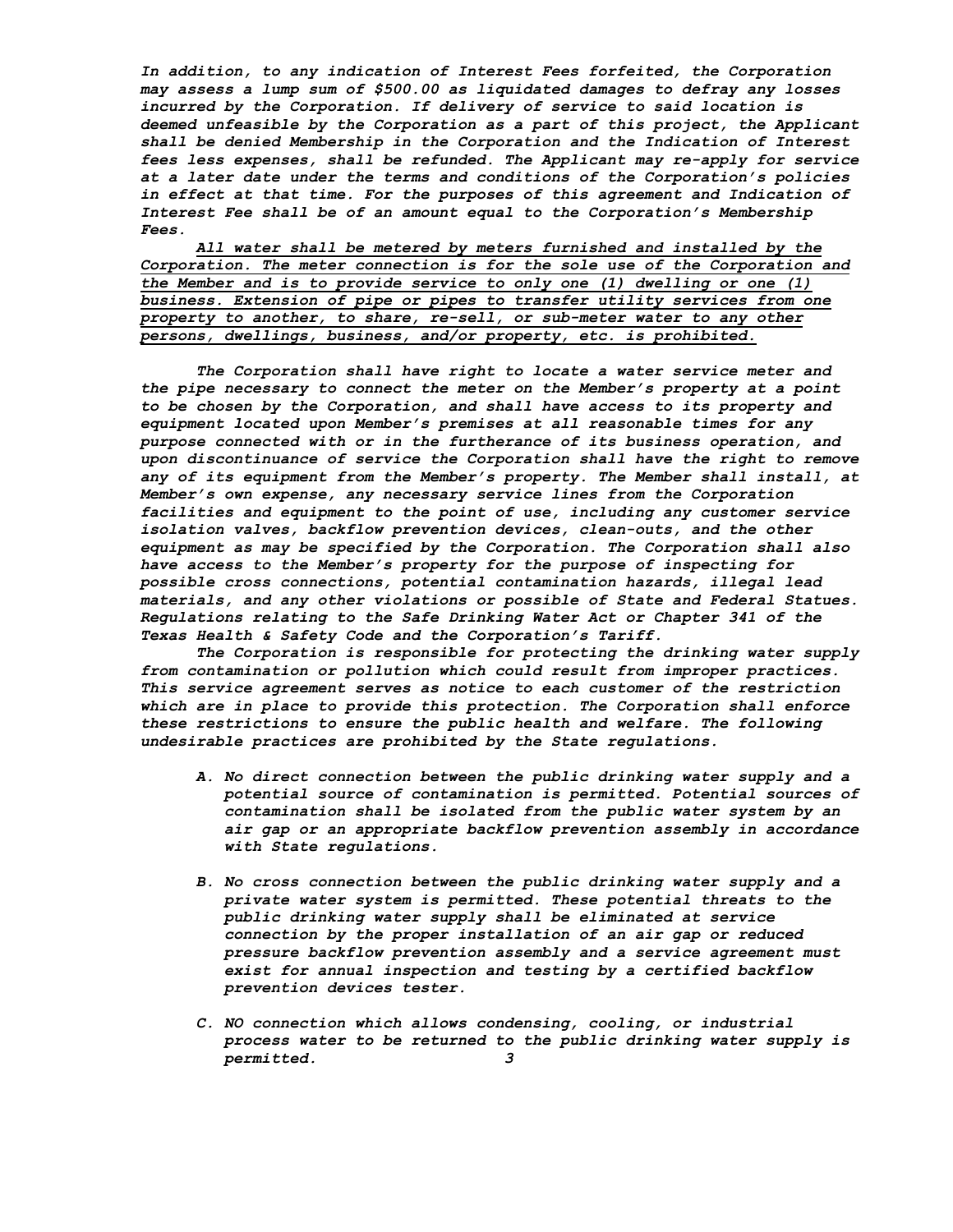- *D. No pipe or pipe fitting which contains more the 8.0% lead may be used for the installation or repair of plumbing on or after July 1, 1988, at any connection that provides water for human consumption.*
- *E. No solder or flux which contains more than 0.2% lead may be used for installation or repair plumbing on or after July 1, 1988, at any connection which provides water for human consumption.*
- *F. The Corporation shall maintain a copy of this agreement as long as the Member and/or premises are connected to the public water system. The Member shall allow their property to be inspected for possible cross-connections, potential hazards, and illegal lead materials. These inspections shall be conducted by the Corporation or its designated agent prior to initiating service and periodically thereafter. The inspections shall be conducted during the Corporation's normal business hours.*
- *G. The Corporation shall notify the Member in writing of any crossconnections or other undesirable practices which have been identified during the initial or subsequent inspection. The Member shall immediately correct any undesirable practice on their premises. The Member shall, at their on expense, properly install, test and maintain backflow prevention device required by the Corporation. Copies of all testing and maintenance records shall be provided to the Corporation to either terminate service or properly install test, and maintain an appropriate backflow prevention device at the service connection. Any expense associated with enforcement of this agreement shall be billed to the Member.*
- *H. In the event the total water supply is insufficient to meet all of the needs of the Members, or in the event there is a shortage of water, the Corporation may initiate the Emergency Rationing Program as specified in the Corporation's Drought Contingency Plan. By execution by the Applicant of this agreement, Applicant hereby shall comply with the terms of said Plan.*
- *I. By execution hereof, the Member shall hold the Corporation harmless from any and all claims for damages caused by service interruption due to water line breaks by utility or like contractors, tampering by other Members/Users of the Corporation, normal failures of the system, or other events beyond the Corporation's control.*
- *J. The Member shall grant to the Corporation permanent recorded easements dedicated to the Corporation for the purpose of providing reasonable rights of access and use to allow the Corporation to construct, maintain, replaces, upgrade, parallel, inspect, test, and operate the facilities necessary to serve that Applicant as well as the Corporation's purposes in providing system wide service for existing or future members.*

*By execution of this Service Application and Agreement, Applicant shall guarantee payment of all rates, fees, and charges due on any account for which said applicant owns a Membership. Said guarantee shall pledge and all Membership Fees against any balance due the Corporation. A Liquidation of said Membership Fees shall give rise to discontinuance of utility service under the terms and conditions of the Corporation's Tariff.*

*By execution hereof, the Applicant agrees that non-compliance with the terms of this agreement by said Applicant shall result in denial or discontinuance of service until such time as the violation is corrected to the satisfaction of the Corporation.*